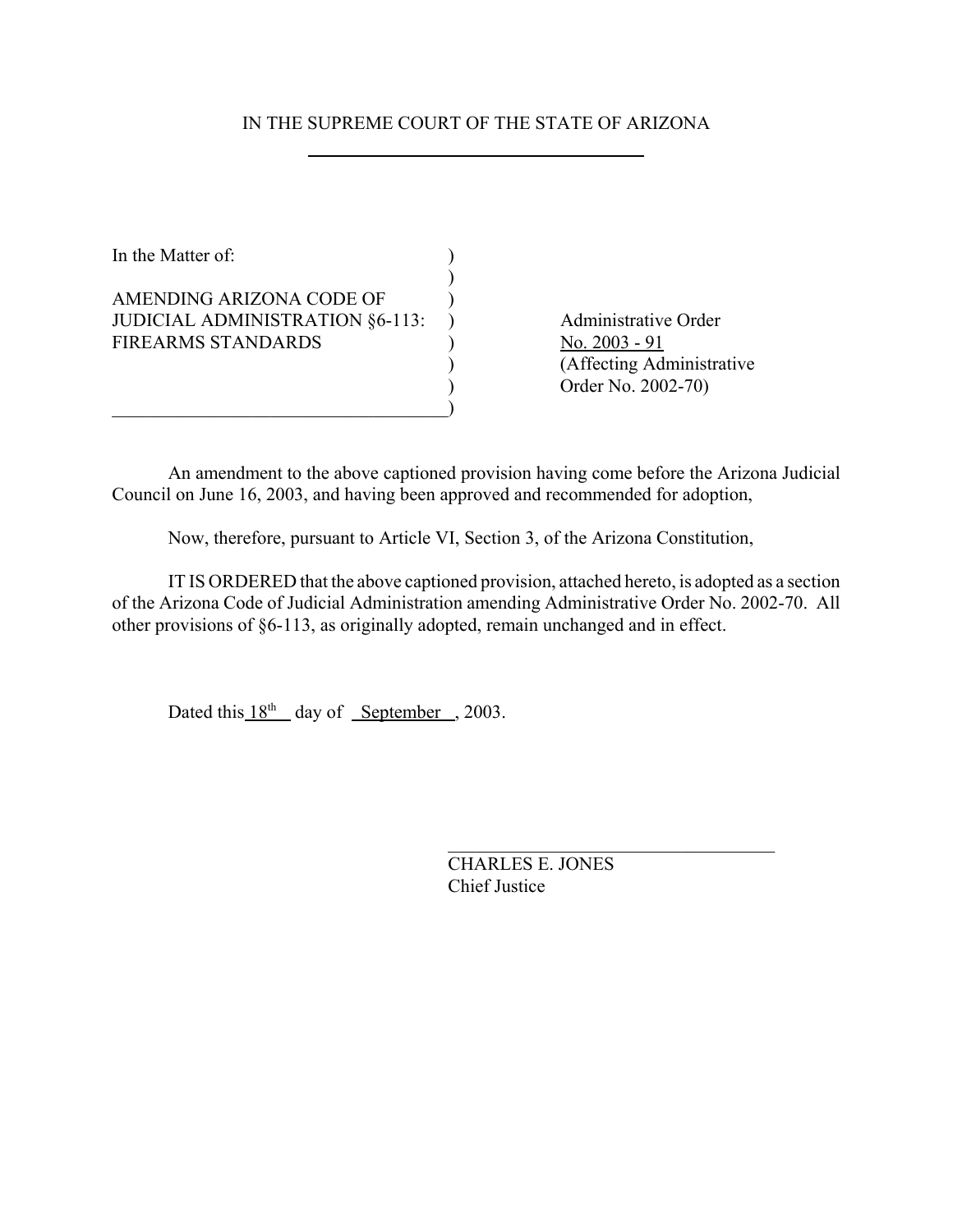## **ARIZONA CODE OF JUDICIAL ADMINISTRATION Part 6: Probation Chapter 1: General Administration Section 6-113: Firearms Standards**

#### **A. Definitions.** In this section the following definitions apply:

"Certified firearms instructor" means an individual trained in accordance with national law enforcement firearms training standards and approved by the Administrative Office of the Courts (AOC).

"Firearms automated training system" means a system which visually presents situations the officer may encounter in the officer's duties and requires the officer to make use-of-force decisions relating to the use of a firearm.

"Immediate threat" means the subject poses a risk of instant harm or attack with the elements of jeopardy, opportunity and ability.

"Life-threatening circumstances" means actions which may cause serious bodily injury or death.

"Low light condition" means firearms training conducted in situations either natural or simulated, designed to expose officers to situations they may encounter while working at night or in reduced light situations.

"On duty" means the time period during which the officer is involved in performing the officer's respective probation duties or functioning at the direction of the officer's respective probation department.

"Off duty" means the time period during which the officer is not involved in performing the officer's respective probation duties or functioning at the direction of the officer's respective probation department.

"Officer" means both adult and juvenile probation and surveillance officers.

"Tactical condition" means a training which involves the officer's appropriate use of a firearm in training involving the use of distance, shielding and movement, and other issues the officer may encounter during the course of duty.

**B.** Applicability. An officer of the probation departments with the authority of a peace officer pursuant to A.R.S. §§12-253, 13-916, 8-205 and Arizona Code of Judicial Administration (ACJA) §6-105, may carry and use firearms while on duty only if authorized by the chief probation officer or director of juvenile court services and under the terms and conditions specified in this section.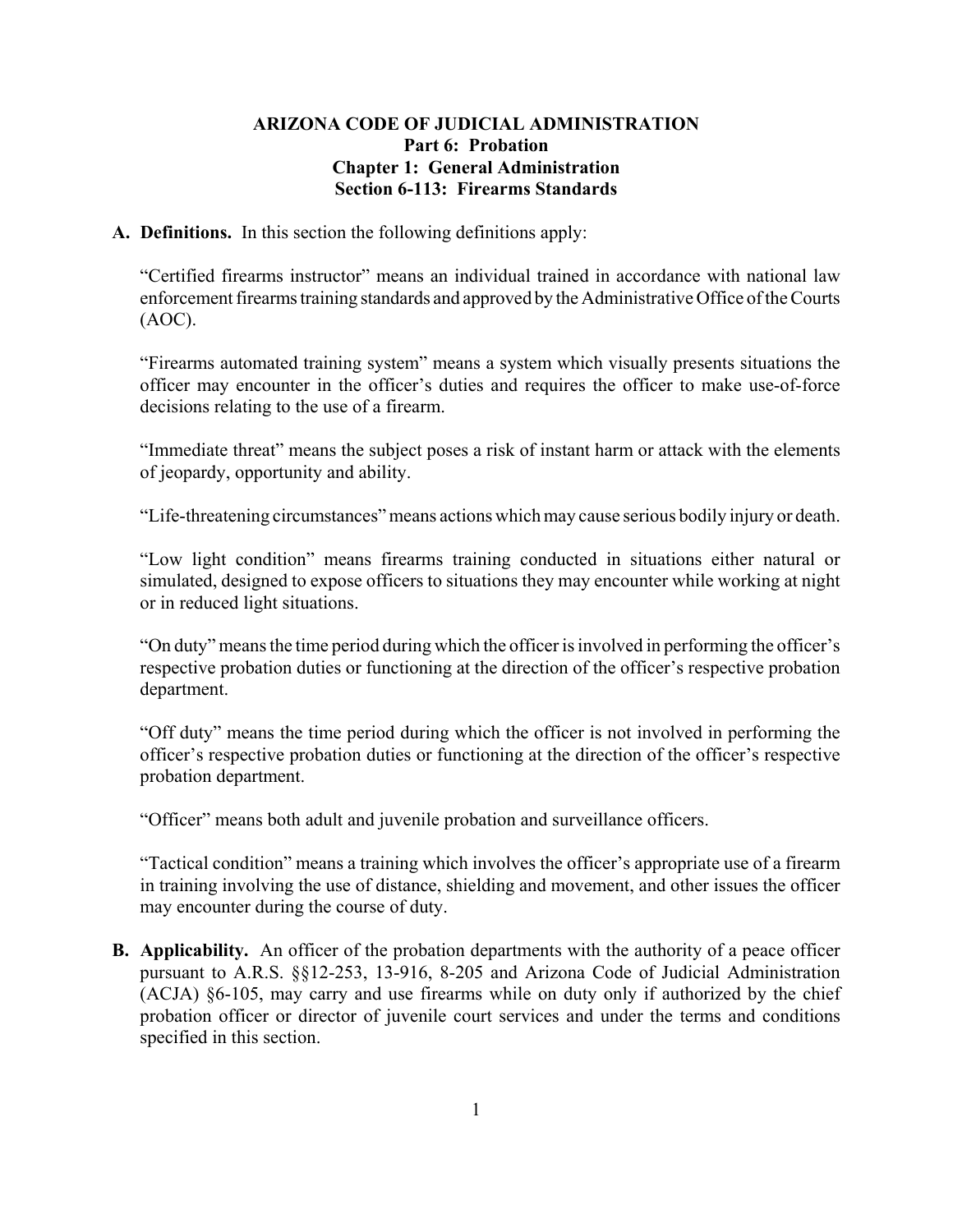- **C. Purpose.** To govern the administration and authority of an officer to use firearms for defensive purposes only.
- **D. General Policy.** An officer may be armed for defensive purposes only pursuant to the following:
	- 1. The chief probation officer or director of juvenile court services may require that certain job assignments are staffed by an armed officer. Examples include, but are not limited to:
		- a. Warrant teams; or
		- b. Specialized supervised caseloads.
	- 2. The chief probation officer or director of juvenile court services shall determine when an officer authorized to carry a firearm is restricted from carrying in certain job assignments or in the performance of certain duties.
	- 3. The chief probation officer or director of juvenile court services shall not order a staff member to be armed.
	- 4. The chief probation officer or director of juvenile court services may require the transfer of an unarmed officer to another job assignment if the current assignment requires an armed officer.
	- 5. An officer shall not carry any firearm on the officer's person, or have any firearm in the office or job location or in the officer's vehicle, while on official business except with prior approval and authorization of the chief probation officer or director of juvenile court services.

# **E. Request for Authorization to Carry Firearm.**

- 1. An officer wishing authorization to carry a firearm or who desires training on firearms shall submit a written request to the chief probation officer or director of juvenile court services and submit to the following screening and testing requirements.
- 2. The chief probation officer or director of juvenile court services shall confirm and document, prior to granting authorization, that the requesting officer has done the following:
	- a. Completed psychological testing which meets minimum standards established by the AOC;
	- b. Completed a criminal history records check;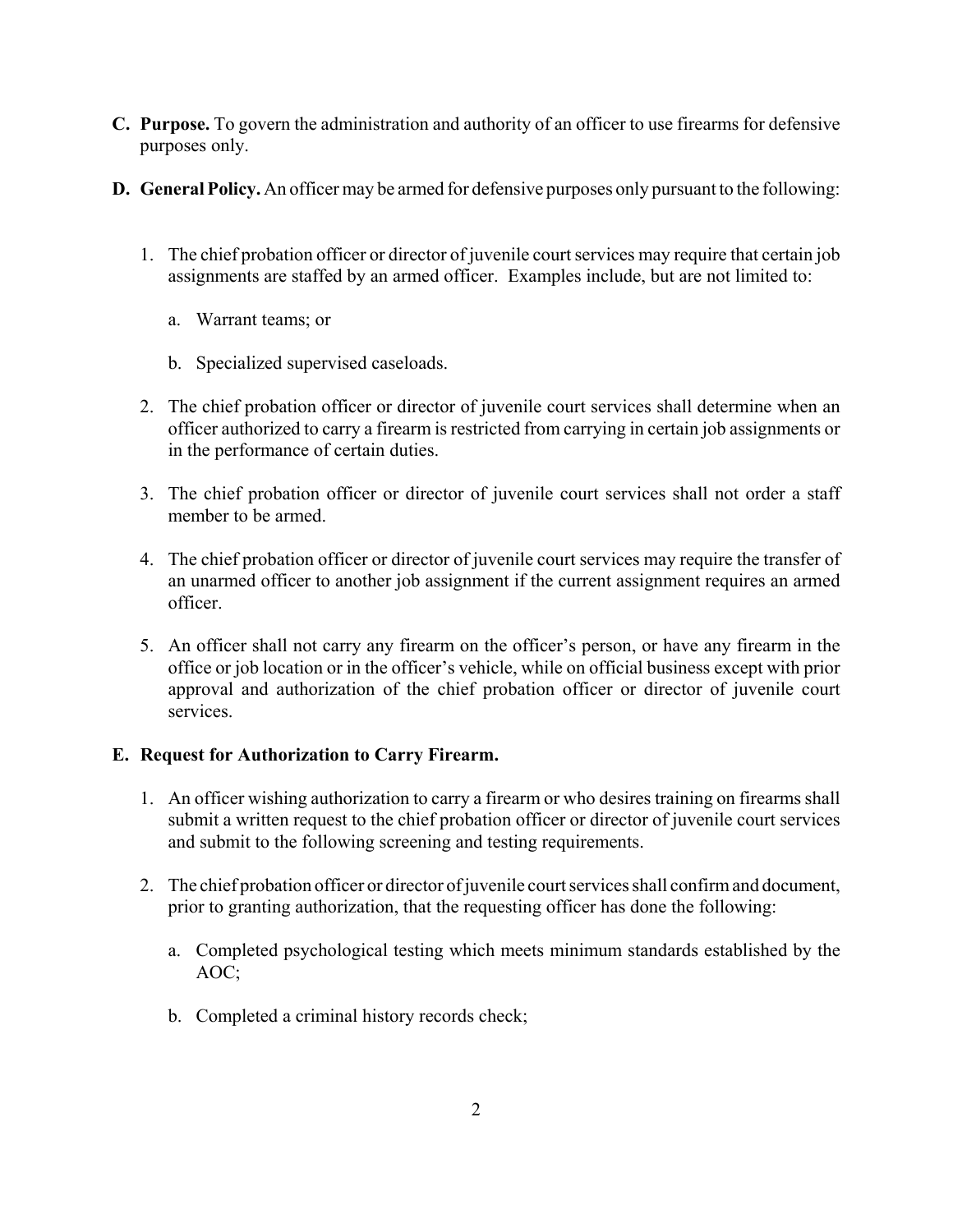- c. Completed the Committee on Probation Education (COPE) approved firearms qualification program with a minimal standard score of 80%, conducted by an AOC certified firearms instructor with the firearm intended for use;
- d. Successfully completed a COPE approved competency test and training course on ACJA Firearms Standards 6-113 and Use of Force 6-112, and legal issues relating to firearms;
- e. Successfully completed and demonstrated proficiency in all required defensive tactics training;
- f. Completed and certified, on a form approved by the AOC, that they are medically and physically able to perform the job duties of an armed officer; and
- g. Submitted a form, approved by AOC, attesting;
	- (1) The officer agrees to submit to an AOC approved psychological evaluation.
	- (2) The officer has no medical, psychological, or health condition including a physical or mental disability which substantially impairs the officer's ability to responsibly carry a firearm or interferes with the safe use of or handling of a firearm.
	- (3) The officer is not addicted to alcohol or prescription drugs.
	- (4) The officer does not use unlawful narcotics or drugs.
	- (5) The officer agrees to submit to random drug tests if authorization to carry a firearm is granted.
	- (6) The officer agrees to submit to drug testing based on reasonable suspicion pursuant to departmental policy and procedures.
	- (7) The officer shall abide by all ACJA and department policies regarding firearms.
- 3. The chief probation officer or director of juvenile court services may require that the requesting officer submit to a polygraph examination to inquire about matters that would reasonably be the basis for not authorizing an officer to carry a firearm including, but not limited to, sexual misconduct, use of excessive force and abuse of authority. A polygraph examination may also be used to question officers where the truthfulness or accuracy of information provided in the request to be armed is at issue.
- 4. The chief probation officer or director of juvenile court services shall act on the request for initial authorization, within 30 days, by initiating arrangements for the probation officer to undergo the necessary tests, evaluations, checks and training.

## **F. Required Firearms Training and Qualifications.**

1. COPE shall approve a uniform, standardized and statewide firearms qualification program and annual re-qualification.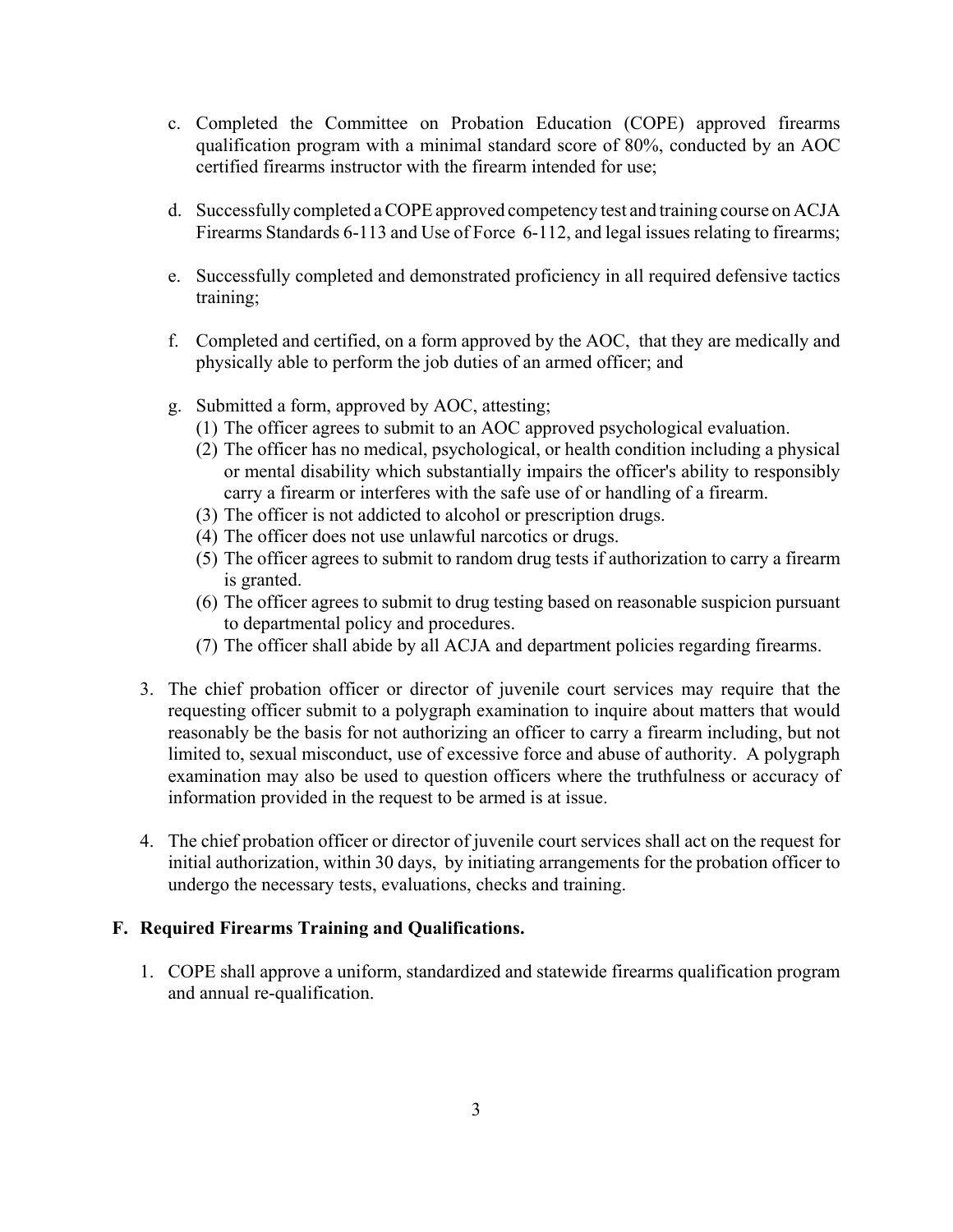- 2. The certified firearms instructor shall provide firearms training that meets the following minimum standards.
	- a. Annual training in:
		- (1) Low light conditions;
		- (2) Tactical conditions; and
		- (3) Firearms automated training system or a judgmental shooting simulation.
	- b. The certified firearms instructor shall provide all required instruction on the safe and effective use of department firearms.
- 3. Departments shall provide range equipment including eye and ear protection for use during training and qualifications.
- 4. An officer shall comply with all directives of the certified firearms instructor concerning firearms training and safety.
- 5. The certified firearms instructors shall prepare and submit a quarterly firearms qualification report in a format specified by the AOC to the chief probation officer or director of juvenile court services and AOC.
- 6. An officer's direct supervisor may give written authorization to the officer to use the department issued firearm for practice while off duty on a departmentally approved range.
- 7. The certified firearms instructor shall confiscate and take control of the firearm of any officer who exhibits inappropriate or unsafe behavior while on the range or of any firearm determined to be unsafe.

# **G. Procedures for Authorization or Denial.**

- 1. The chief probation officer or director of juvenile court services shall deny authorization to carry a firearm if an officer:
	- a. Has been convicted in any court of a qualifying misdemeanor crime of domestic violence under federal law. See 18 U.S.C.(g)(9).
	- b. Is subject to a qualifying protection order under federal law. See 18 U.S.C. 922(g)(8).
- 2. The chief probation officer or director of juvenile court services may deny authorization to carry a firearm during at any point of the screening and testing process based on the criteria stated in  $G(6)(a-t)$ .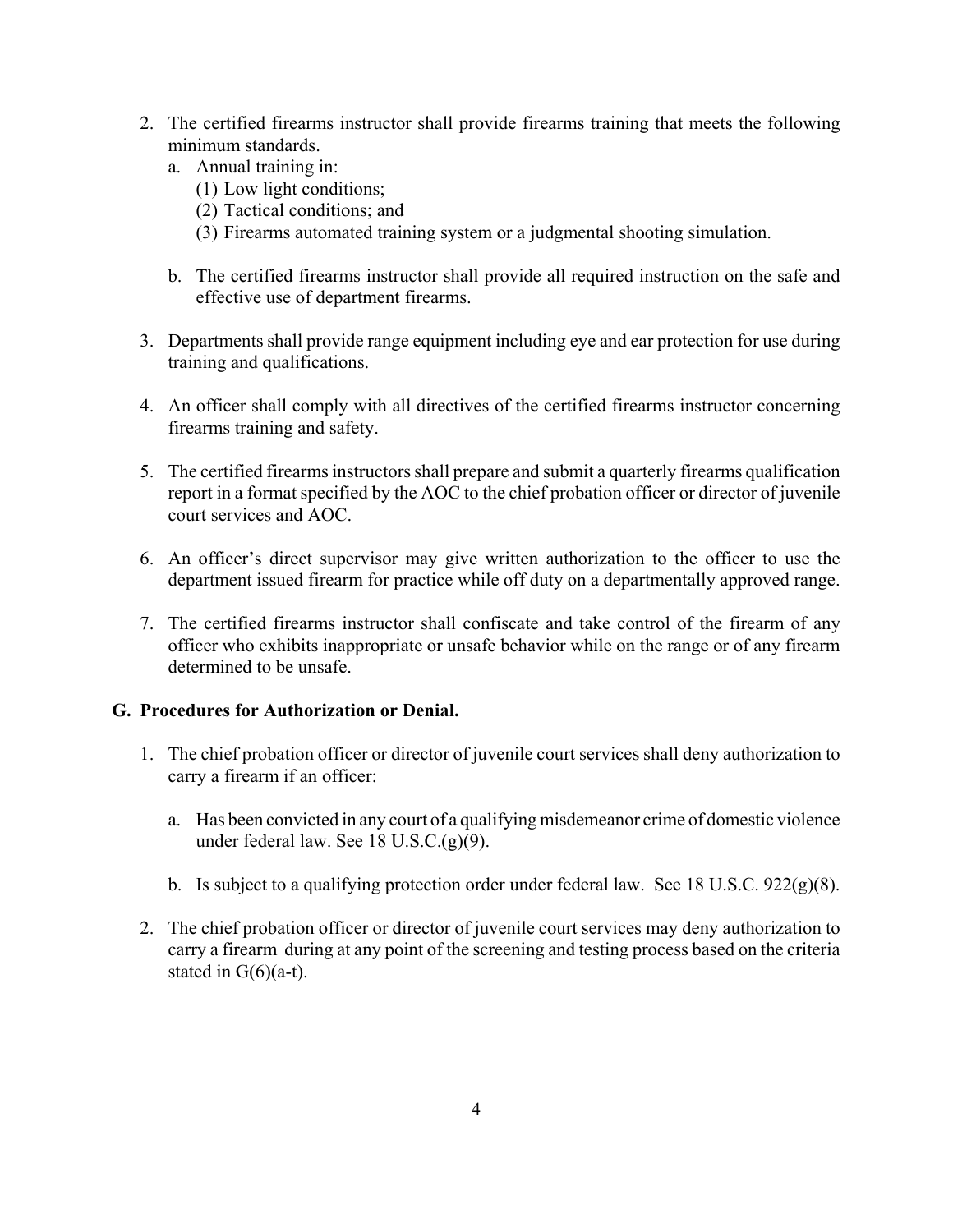- 3. The chief probation officer or director of juvenile court services shall approve or disapprove the request to carry a firearm in writing within 30 days after the officer satisfactorily completes all requirements stated in E(2)(a-g).
- 4. The chief probation officer or director of juvenile court services shall provide written reasons for denial to the officer and a copy of the approval or denial shall be kept on file.
- 5. The chief probation officer or director of juvenile court services or designee shall place the original request and the approval or reasons for denial in the officer's personnel file and provide copies to the officer, and to the officer's supervisor. The certified firearms instructors shall receive a copy of all approvals.
- 6. The chief probation officer or director of juvenile court services shall only deny, revoke or temporarily suspend authorization to carry a firearm for the following reasons:
	- a. Results from the psychological evaluation that indicate unfitness to carry a firearm;
	- b. The officer is currently diagnosed with a mental disability or illness by a licensed mental health professional that may impact the officer's ability to safely use a firearm;
	- c. The denial or revocation of a permit to carry a concealed weapon by the State of Arizona;
	- d. A result from a criminal history record check or a self report indicating any or all of the following:
		- (1) The conviction of a felony or an offense which would be a felony if committed in this state;
		- (2) The commission of any offense involving dishonesty, unlawful sexual conduct, physical violence or domestic violence;
		- (3) The violation of A.R.S. §13-3112, concealed weapons permit or statutes governing firearms or lethal and non-lethal weapons; and
		- (4) The commission of a misdemeanor involving the carrying or use of a firearm.
	- e. The violation of departmental policy or ACJA relating to the carrying or use of firearms;
	- f. Carrying, exhibiting, or using a firearm in an unsafe or careless manner;
	- g. Disciplinary charges pending or action taken that relate to the fitness to carry a firearm;
	- h. Any use of alcoholic beverages on duty or excessive use of alcoholic beverages off duty that affects performance of job;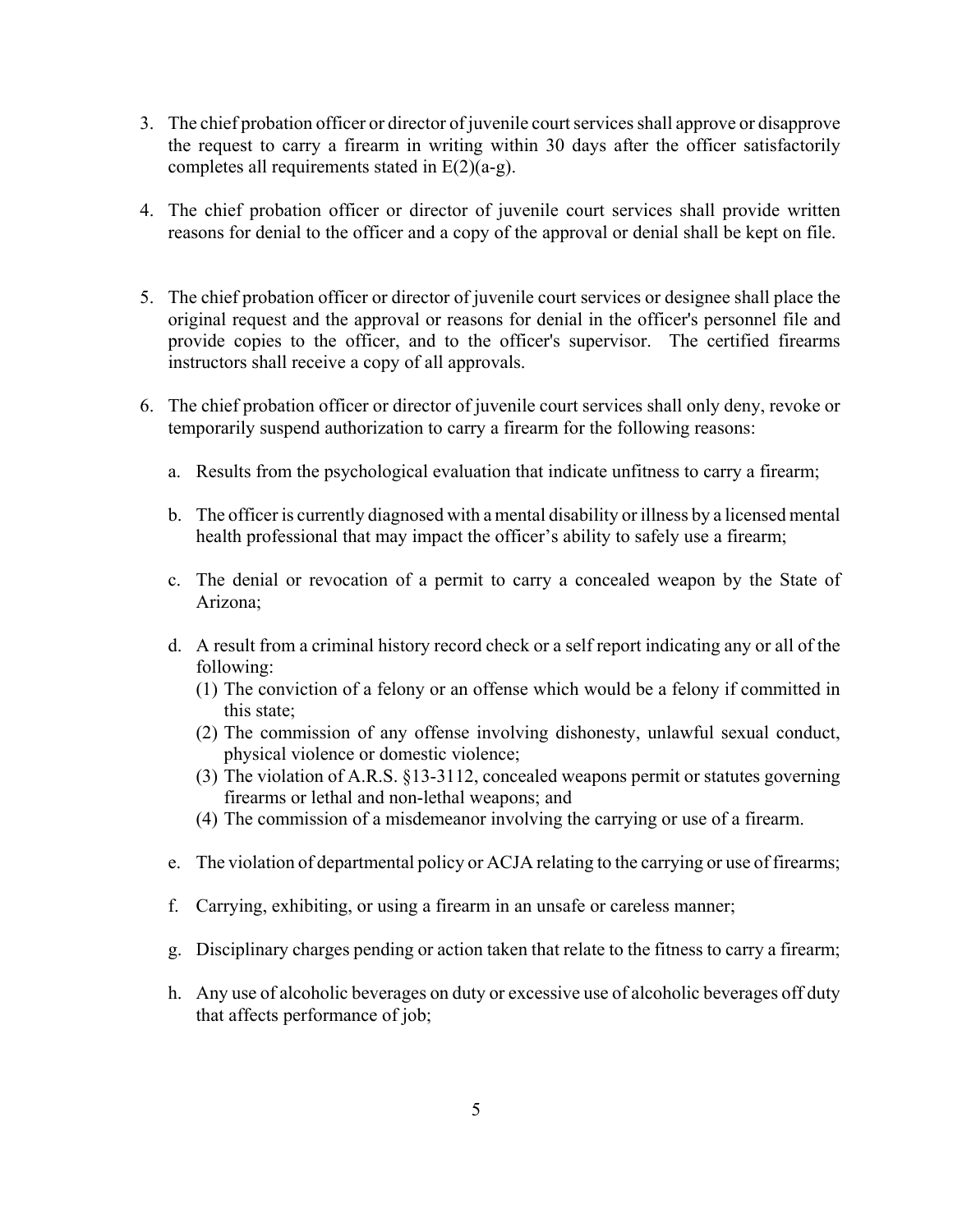- i. The administrative reassignment of an officer as a result of a documented stress related disorder or post traumatic stress disorder as diagnosed by a licensed mental health professional that may impact the officer's ability to safely use a firearm;
- j. A medical, psychological, or health condition including a physical or mental disability which substantially impairs the officer's ability to responsibly carry a firearm or interferes with the safe use of or handling of a firearm;
- k. The addiction to alcohol or prescription drugs that would interfere with the safe use of a firearm and render the officer unfit to carry a firearm;
- l. An officer is found to have illegally used dangerous drugs or narcotics for any purpose within the past seven years;
- m. An officer is found to have illegally used marijuana for any purpose within the past three years;
- n. Transfer or reassignment of an officer to an assignment or unit where carrying a firearm is not authorized pursuant to D(2) of this code section;
- o. The authorization was based solely upon a specific personal risk to the officer and the risk is determined to no longer exist;
- p. Arrest for an offense punishable as a felony or for a misdemeanor involving the carrying or use of a firearm;
- q. Discharge of a firearm by an officer in violation of any municipal, county or state law, regulation or policy;
- r. Drawing a firearm or use of a non-lethal defensive weapon in violation of any municipal, county or state law, regulation or policy;
- s. Any other circumstance temporary or permanent which leads the chief probation officer or director of juvenile court services to believe that the arming of the officer could place that officer, other staff, probationers, or the public in jeopardy; or
- t. Failure to successfully complete the annual re-qualification program and participate in required practice sessions.
- 7. All screening and testing records shall be maintained in the officer's personnel file and be confidential as required by law.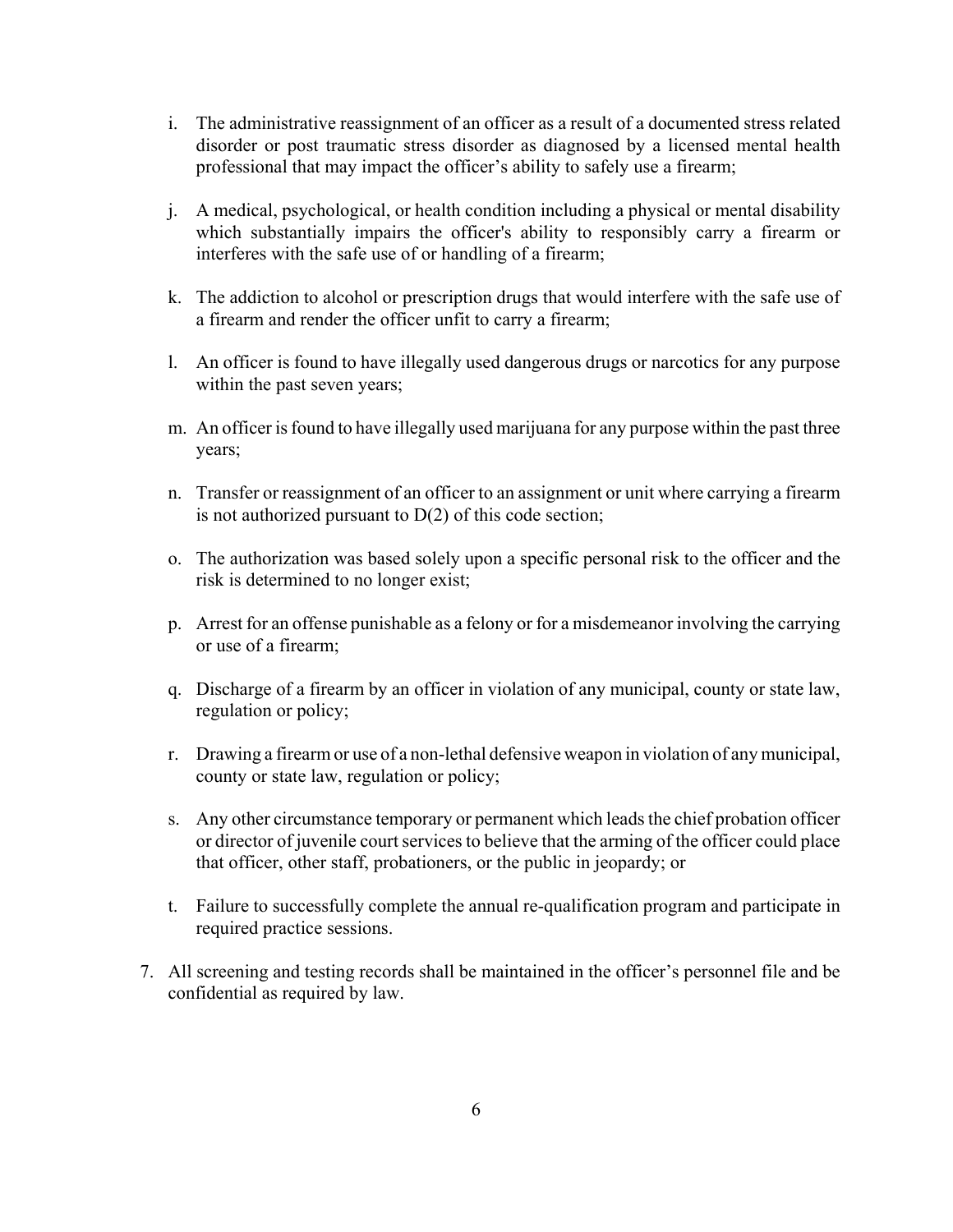- 8. The presiding judge shall hear all appeals to the denial, revocation or suspension and the judicial decision is final and not appealable.
- 9. An officer wishing to have their authorization reinstated after revocation may submit a written request to the chief probation officer or director of juvenile court services after one year. The officer shall clearly state the reasons the reasons for reinstatement of the authorization. The presiding judge, presiding juvenile judge or judicial designee shall hear all appeals to the denial of reinstatement.

# **H. Authorization.**

- 1. An officer granted authorization to carry a firearm shall acknowledge and sign an authorization document indicating the officer understands the terms and conditions contained in the code and any department policy regarding the use of firearms. The authorized officer shall agree to adhere to all state laws regarding the carrying and use of firearms. This includes all laws relating to the use of force.
- 2. An officer failing to comply with regulations and limitations are subject to disciplinary action and loss of firearm authorization.
- 3. An officer granted authorization to carry a firearm shall successfully complete the annual re-qualification and participate in all required practice sessions.
- 4. The chief probation officer or director of juvenile court services may order an authorized officer to submit to an evaluation by a licensed or certified professional when the officer is not performing assigned job functions adequately or who is experiencing problems which could affect job performance or the safety of the public and employees.
- **I. Restrictions for Carrying Firearms.** An officer authorized to carry and use a weapon on duty are prohibited from carrying department issued firearms under the following conditions:
	- 1. While in a condition resulting from the use of alcohol or medication where the officer's motor skills, reflexes, or judgment could be adversely affected or while displaying evidence of mental or emotional instability;
	- 2. While injured or in a physical condition causing inability to use a firearm properly, for example, broken hand or an eye injury causing uncorrected impaired vision. This is not intended to limit an authorized officer's ability to defend oneself during the incident or others when injuries are incurred in a life threatening situation;
	- 3. While on disciplinary or investigative suspension;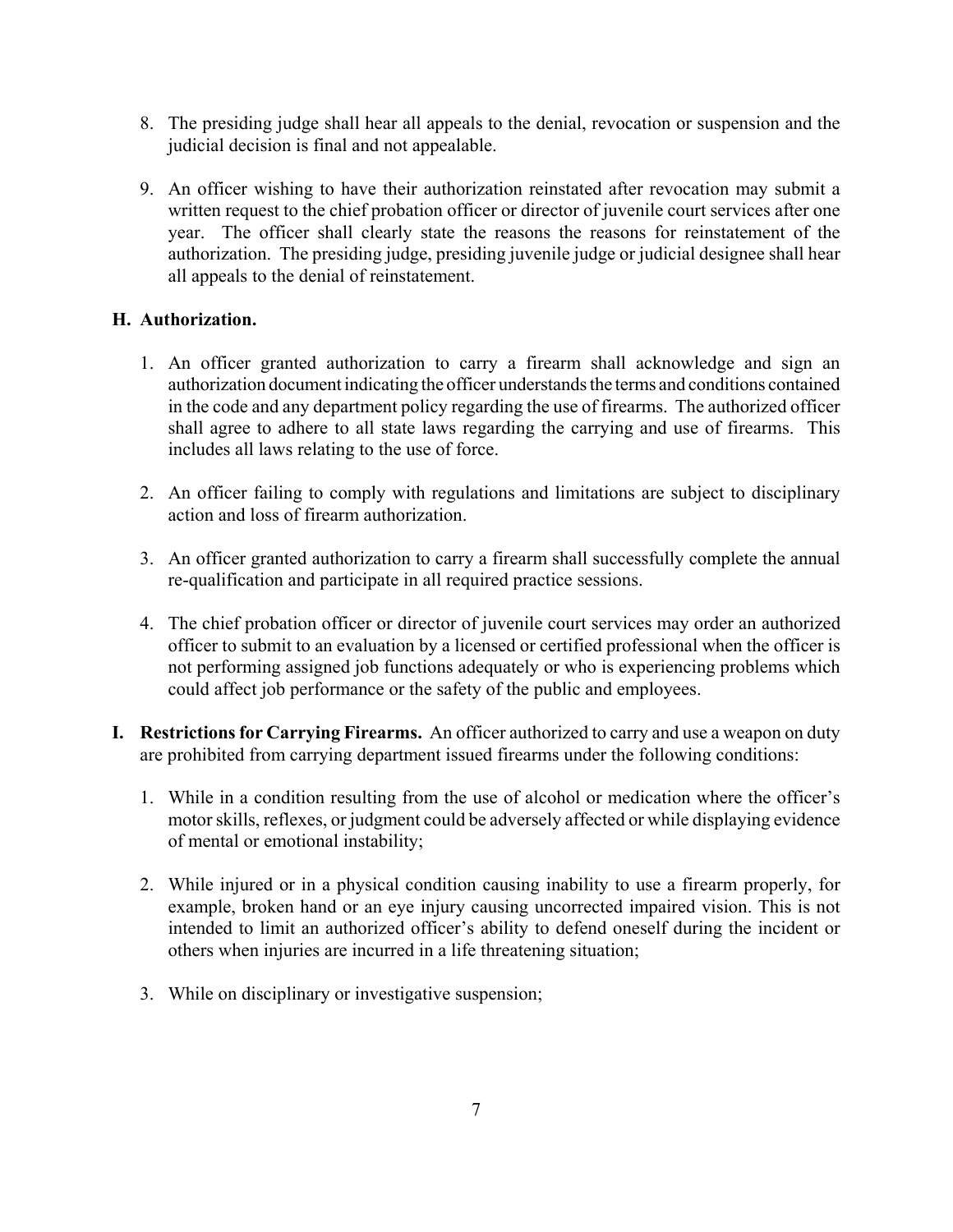- 4. While on leave, short term or extended, with or without pay, or other periods of unpaid absence from the department;
- 5. When the chief probation officer, director of juvenile court services, or other superior directs the officer not to carry a firearm;
- 6. When the chief probation officer or director of juvenile court services revokes the authorization to carry; and
- 7. When engaged in official travel out of state unless written permission is obtained from the chief probation officer or director of juvenile court services.

# **J. Authority to Unholster, Draw and Display Firearms.**

- 1. An officer shall only draw their duty weapon from its holster, or display it in public, under the following conditions and as authorized in section L of this code;
	- a. In compliance with department policy regarding firearm concealment or exposure;
	- b. The circumstances surrounding the incident create a reasonable belief that it may become necessary to use the firearm in the performance of probation supervision duties;
	- c. When a law enforcement officer requests assistance from an officer in a life-threatening situation; and
	- d. For maintenance, inspection and training purposes.
		- (1) An officer shall ensure that the weapon is empty of ammunition prior to cleaning or inspection.
		- (2) When using the weapon in an approved training course, practice session or qualification with the certified firearms instructor.

# **K. Required Reporting of Firearm Unholstering, Drawing, or Displaying a Firearm in the Course of Duty.**

- 1. An officer who unholsters, draws, or displays but does not discharge a firearm while on duty, shall submit an incident report to their supervisor no later than the next business day except other than to secure the weapon or when requested by the certified firearms instructor for maintenance, inspection, or training purposes.
- 2. An officer who witnesses this behavior shall submit an incident report to their supervisor no later than the next business day.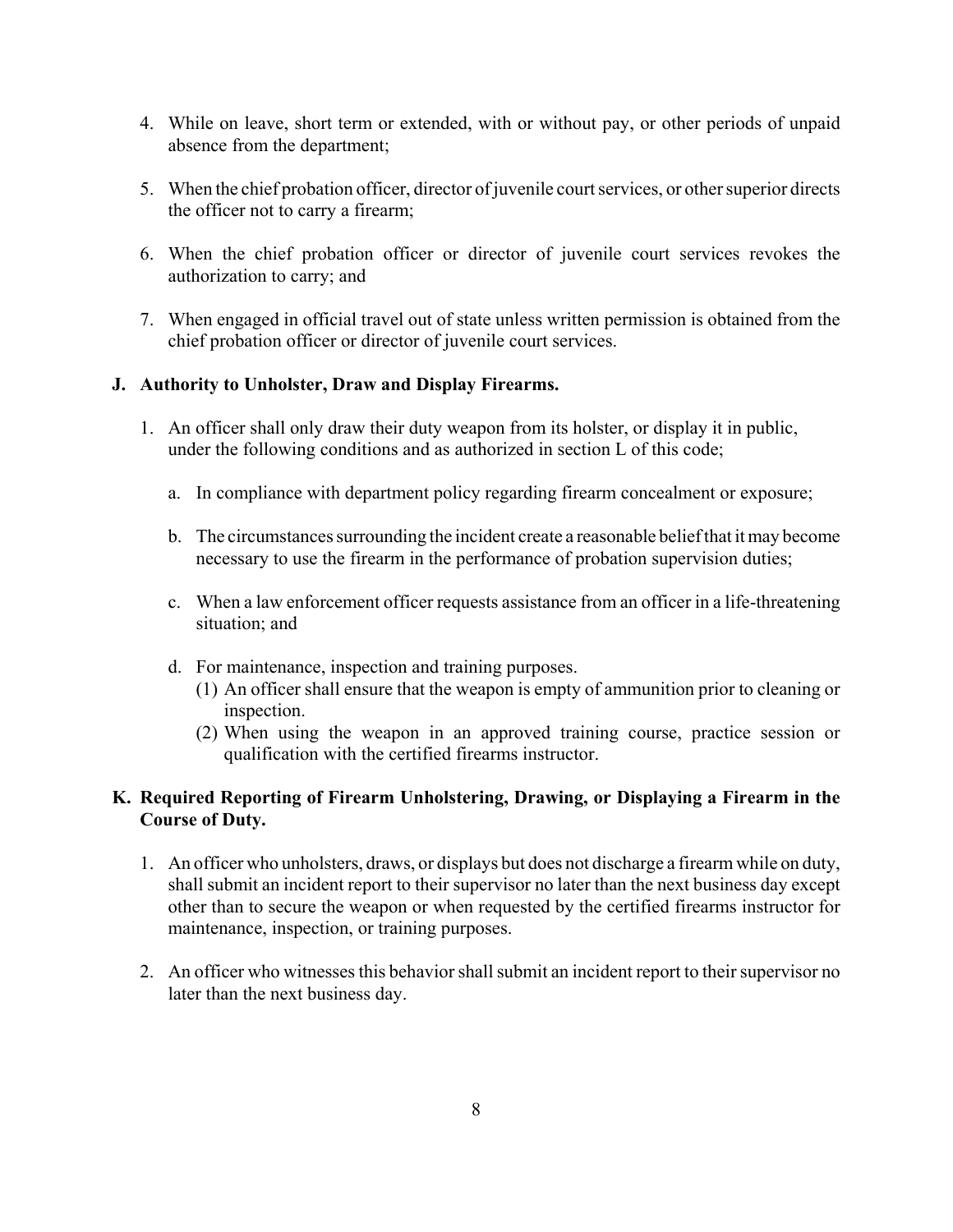- 3. The supervisor shall immediately send the incident report through the departmental chain of command to the chief probation officer or director of juvenile court services.
- 4. Failing to comply with reporting requirements may be cause for disciplinary actions, up to and including termination of employment.

#### **L. Authority to Discharge Firearm.**

- 1. An officer shall determine that deadly force is warranted under the circumstances provided by statute before using deadly force in the performance of the officer's duties.
	- a. A.R.S. §13-410(A)(1) provides:

The threatened use of deadly physical force by a person against another is justified pursuant to §13-409 only if a reasonable person effecting the arrest . . . would believe the suspect . . . is: (1) Actually resisting the discharge of a legal duty with deadly force or with the apparent capacity to use deadly physical force.

b. A.R.S.  $$13-410(C)(1)(2)(a)(b)(c)$  and (d) provides:

The use of deadly force by a peace officer against another is justified pursuant to §13-409 only when the peace officer reasonably believes that it is necessary:

1. To defend himself or a third person from what the peace officer reasonably believes to be the use or imminent use of deadly physical force.

2. To effect an arrest . . . of a person whom the peace officer reasonably believes:

(a) Has committed, attempted to commit, is committing or is attempting to commit a felony involving the use or threatened use of a deadly weapon.

(b) Is attempting to escape by use of a deadly weapon.

(c) Through past or present conduct of the person that is known by the peace officer that the person is likely to endanger human life or inflict serious bodily injury to another unless apprehended without delay.

(d) Notwithstanding any other provision of this chapter, a peace officer is justified in threatening to use deadly physical force when and to the extent a reasonable officer believes it necessary to protect himself against another's potential use of force or deadly physical force.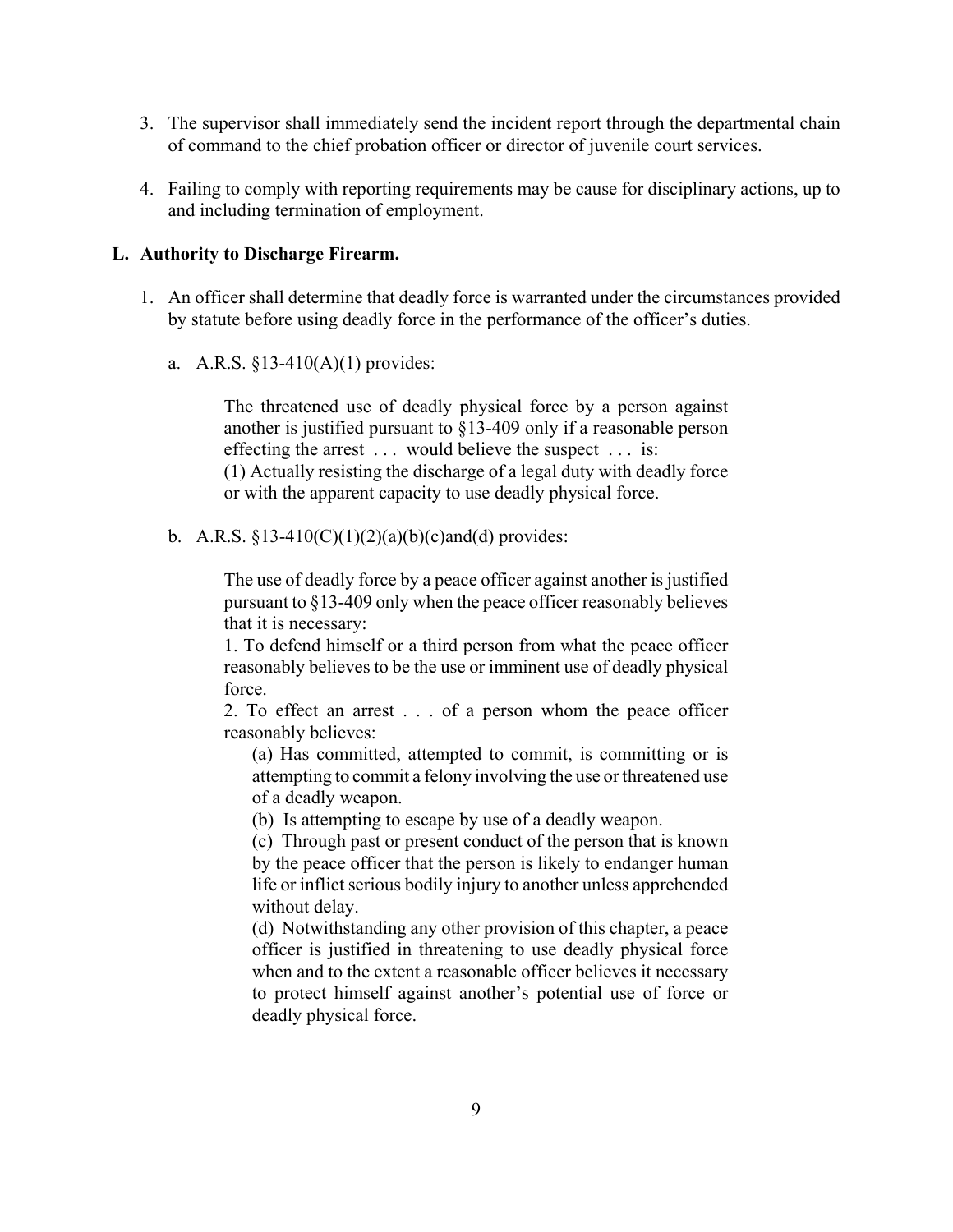- 2. An officer is prohibited from performing the following acts:
	- a. Drawing or displaying a weapon unless the situation poses a threat that may warrant the use of the weapon;
	- b. Firing warning shots;
	- c. Firing in the immediate direction of a crowd;
	- d. Firing into buildings or through doors or windows, when the subject is not clearly visible;
	- e. Using firearms to protect property;
	- f. Discharging firearms to apprehend a fleeing offender;
	- g. Firing at a moving vehicle unless it is necessary to protect oneself or others against immediate threat of death or serious physical injury; or
	- h. Firing at an animal unless justified in preventing substantial harm to oneself or another.
- 3. An officer may use firearms on an approved range, or during other approved training, practice or qualification when supervised by the probation department certified firearms instructor or in other department-approved training.

## **M. Investigation of Discharges and Call-Out Procedures.**

- 1. Departments and the appropriate law enforcement agency shall investigate any discharge of a firearm. The improper use of a firearm may result in sanctions or criminal or civil action.
- 2. In an administrative investigation of weapons discharge the first non-involved responding officer shall:
	- a. Preserve the firearm in a condition as close as possible to the condition when the discharge took place;
	- b. Take care not to destroy or add fingerprints;
	- c. Protect the weapon for examination and only submit it to the certified firearms instructor or investigating authority;
	- d. Record exactly what is done with the firearm and report it to the investigating law enforcement agency; and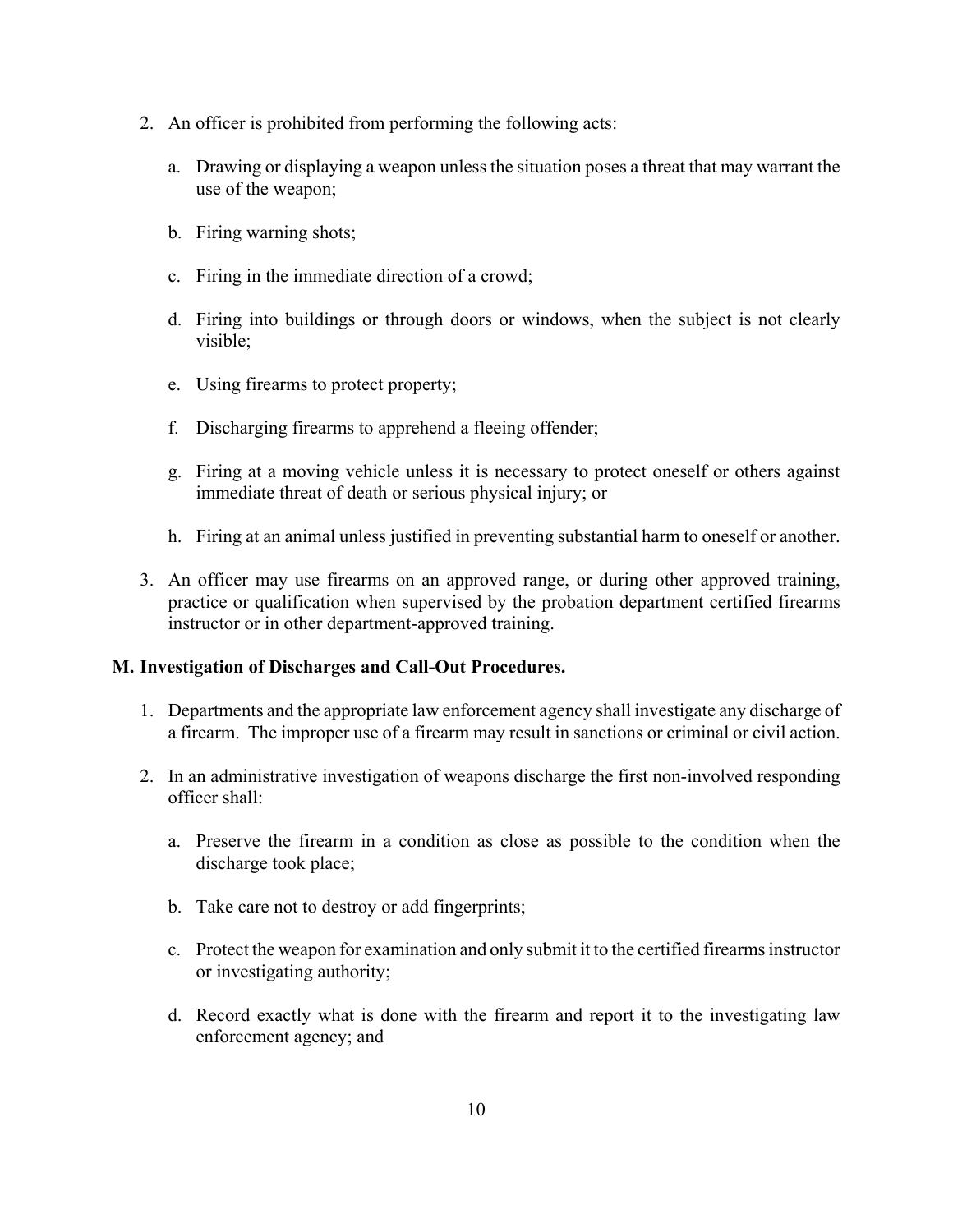- e. Secure the weapon in the trunk of a vehicle until it is surrendered to investigating officers.
- 3. The responding officer shall immediately give all information gathered to the site commanding officer of the shooting inquiry team and incident investigator of the law enforcement agency conducting the investigation.
- 4. The probation department shall assign a staff member to aid and assist the officer if the discharge of the officer's firearm results in the wounding or death of a person or persons.
- 5. The chief probation officer or director of juvenile court services shall ensure that when the officer's weapon is held as part of an investigation, a replacement firearm is issued as soon as is reasonable unless authorization to carry a firearm has been revoked or temporarily suspended.
- 6. AOC shall review and approve each department's policies and procedures for the investigation of all firearm discharges or firearm involved incidents. All department's policies and procedures shall include, but are not limited to, the following:
	- a. Direction as to who shall be notified;
	- b. Direction as to who shall be called to the scene;
	- c. Notification to AOC and appropriate law enforcement;
	- d. Notification to county and state risk management;
	- e. Notification to county attorney and attorney general;
	- f. Establishment of a critical incident response team;
	- g. Notification of a critical incident response team representative or representatives; and
	- h. Procedures to place an officer on administrative leave following a shooting or discharge.
- 7. The chief probation officer or director of juvenile court services or designee shall handle all media and family inquiries.

## **N. Shooting Inquiry Board.**

1. The chief probation officer or director of juvenile court services shall appoint a shooting inquiry board within 20 days of any incident that an officer discharges a firearm in the line of duty.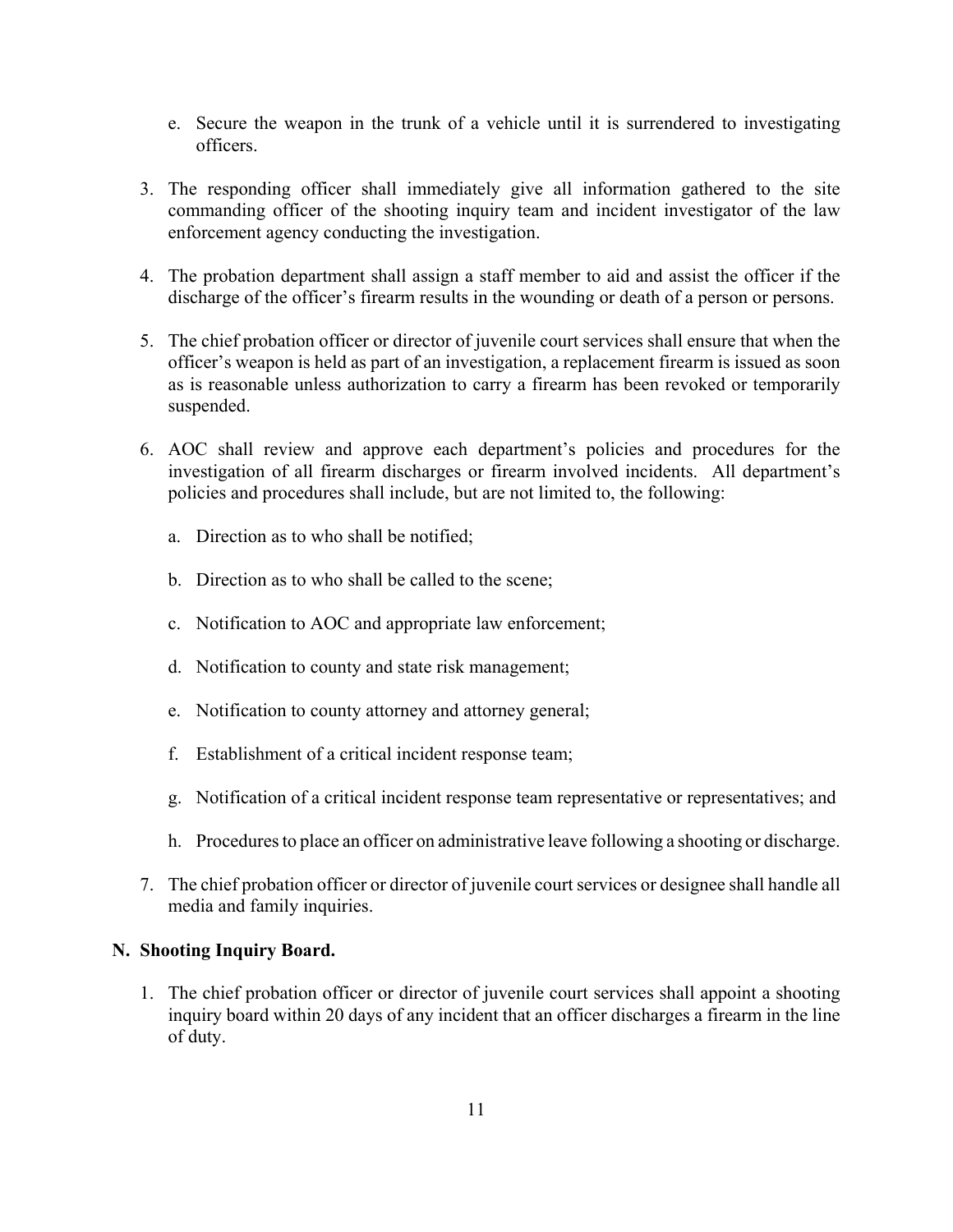- 2. The shooting inquiry board shall convene for the purpose of revealing the facts in each instance of a discharge.
- 3. The shooting inquiry board shall consist of:
	- a. Two members of the probation department not involved in the incident, appointed by chief probation officer or director of juvenile court services;
	- b. One member of a law enforcement agency, not the investigative officer, appointed by the chief probation officer or director of juvenile court services;
	- c. One representative of the officer from the department, not involved in the incident;
	- d. One representative not involved in the incident, appointed by the presiding judge, from either inside or outside the probation department; and
	- e. The AOC probation safety specialist.
- 4. The shooting inquiry board shall review the investigation of the shooting and determine the facts surrounding the incident, interview witnesses, and when necessary, request the chief probation officer or director of juvenile court services to assign investigators.
- 5. The board shall issue a written report to the chief probation officer or director of juvenile court services at the conclusion of its review containing the following:
	- a. A brief summary of the incident, as determined by the facts presented to the board;
	- b. The board's opinion of whether the discharge complied with department policy and ACJA;
	- c. Determination if the action of the officer was reasonable, safe, and necessary;
	- d. Any minority opinion of a member, in the event that the board's opinion is not unanimous; and
	- e. The signature of each board member.
- 6. The chief probation officer or director of juvenile court services shall have the authority to administer any discipline or remedial measures according to the local personnel procedures.
- 7. The chief probation officer or director of juvenile court services shall forward a copy of the shooting inquiry board's report to the AOC probation safety specialist along with the actions taken by the chief probation officer or director of juvenile court services.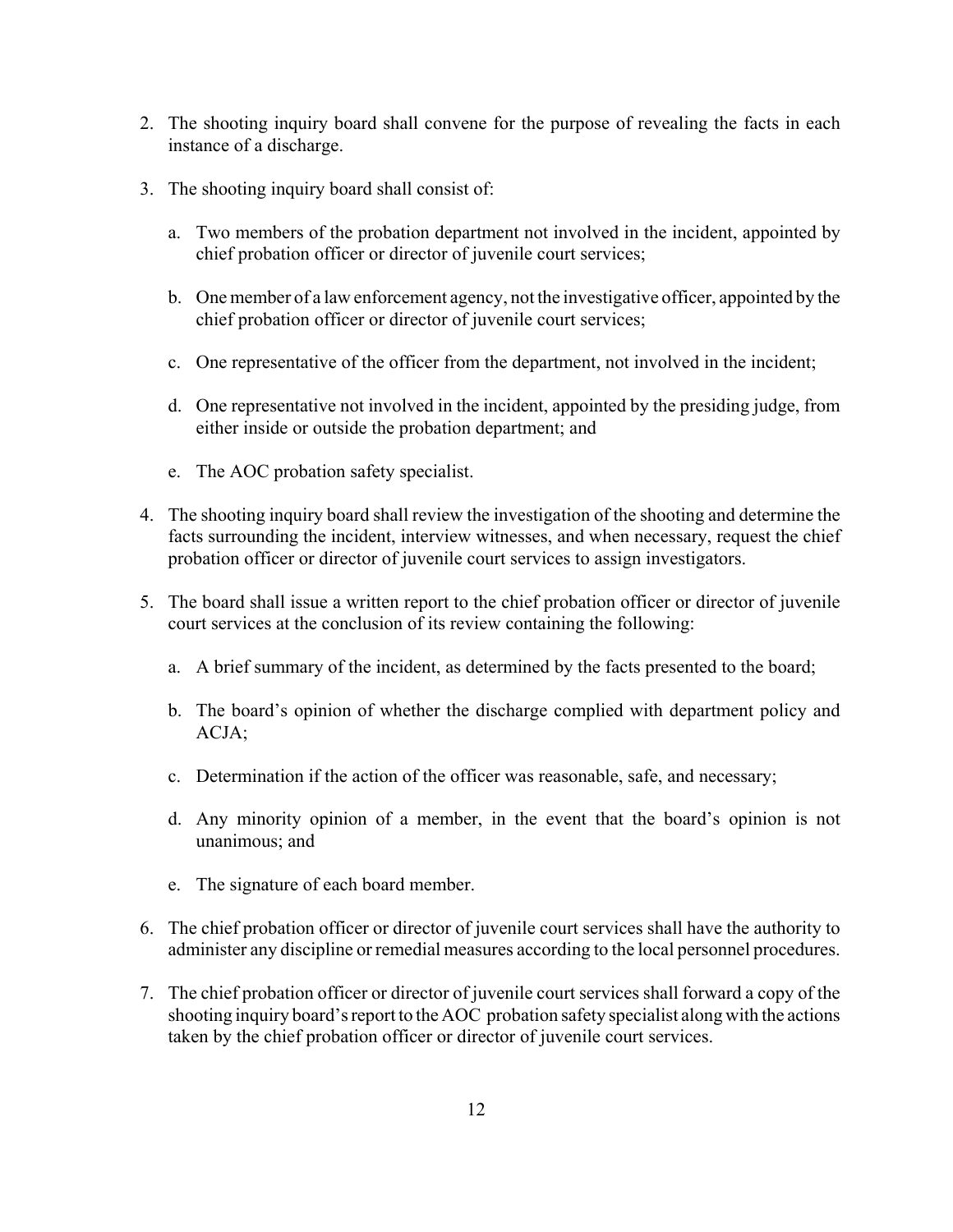# **O. Authority to Carry and Use Concealable Firearms While Off Duty.**

- 1. An officer authorized to carry and use issued firearms and ammunition on duty may request, in writing, separate authorization from the chief probation officer or director of juvenile court services to carry and use the issued firearm and ammunition off duty. Approval or denial of a request to carry off duty shall be in writing and placed in the officer's personnel file and shall be based on a specific personal risk or need to immediately respond based on assignment.
- 2. An officer authorized to carry and use a firearm while off duty shall comply with all laws and regulations and ACJA code sections concerning the carrying of firearms.
- 3. An officer who is carrying off duty without written authorization pursuant to this code section, shall be deemed to be acting outside the course and scope of employment and to be acting completely independently from the county or state.
	- a. The county and state assume no responsibility or liability for those actions.
	- b. Any liability arising from such possession or use of a firearm shall be the sole, individual liability of the officer.
- 4. An officer shall not carry department issued firearms while working secondary employment.
- 5. Any officer found to have carried a department issued firearm while off duty without written consent may lose authorization to be armed and may face other disciplinary actions up to and including termination of employment.

## **P. Authorized Firearms, Ammunition and Holsters.**

- 1. An officer may only carry and use the firearm and ammunition that are approved by the AOC as their duty weapons.
	- a. The certified firearms instructor shall record the firearm serial number with the probation department.
	- b. The department shall maintain records of all firearms carried by on duty officers.
	- c. An officer shall only alter the firearm with personalized grips or grip adapters. Only probation department approved armorers shall make adjustments to the firearm.
	- d. All safety devices on the firearm provided by the manufacturer shall be intact and functioning at all times.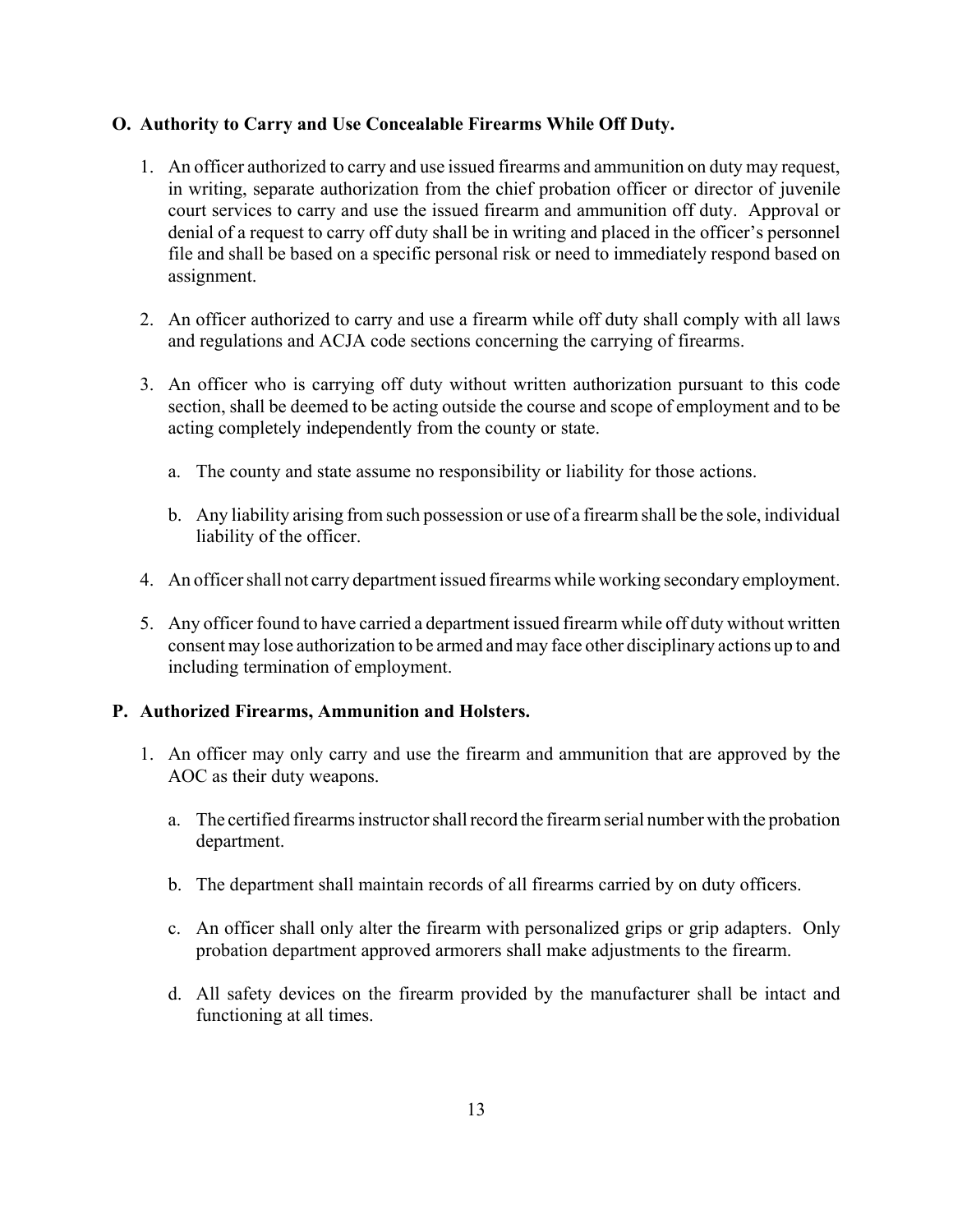- e. An officer may use another officer's firearm in the case of a life-threatening emergency. An officer may only use another firearm on the range, under the direct supervision of a certified firearms instructor.
- 2. The chief probation officer or director of juvenile court services shall approve holsters for the authorized firearms. The department shall issue holsters that meet the following guidelines:
	- a. Readily concealable;
	- b. Properly fit the firearm;
	- c. Contain a thumb break; and
	- d. Contain a trigger cover guard.
- 3. An officer shall qualify with the approved holster or holsters prior to initiating use and upon re-qualifying.
- 4. The certified firearms instructor shall ensure that only factory ammunition is used. The use of reload ammunition is prohibited.
- 5. An officer shall only carry the approved and authorized firearm.
- 6. An officer shall have in their possession their department issued badge, identification card and firearms authorization card whenever carrying a firearm.
- 7. An officer shall ensure that the firearm is fully loaded when it is carried or worn.
- 8. The chief probation officer or director of juvenile court services may grant written approval for an officer on official business to carry an issued firearm when traveling out of jurisdiction.
	- a. The officer shall carry the written approval at all times while traveling.
	- b. The officer shall follow all federal, state and local laws and regulations.
	- c. The officer shall comply with the carrier's requirements.

## **Q. Firearms Safety and Storage.**

1. An officer authorized to carry a firearm shall observe and practice the following safety regulations: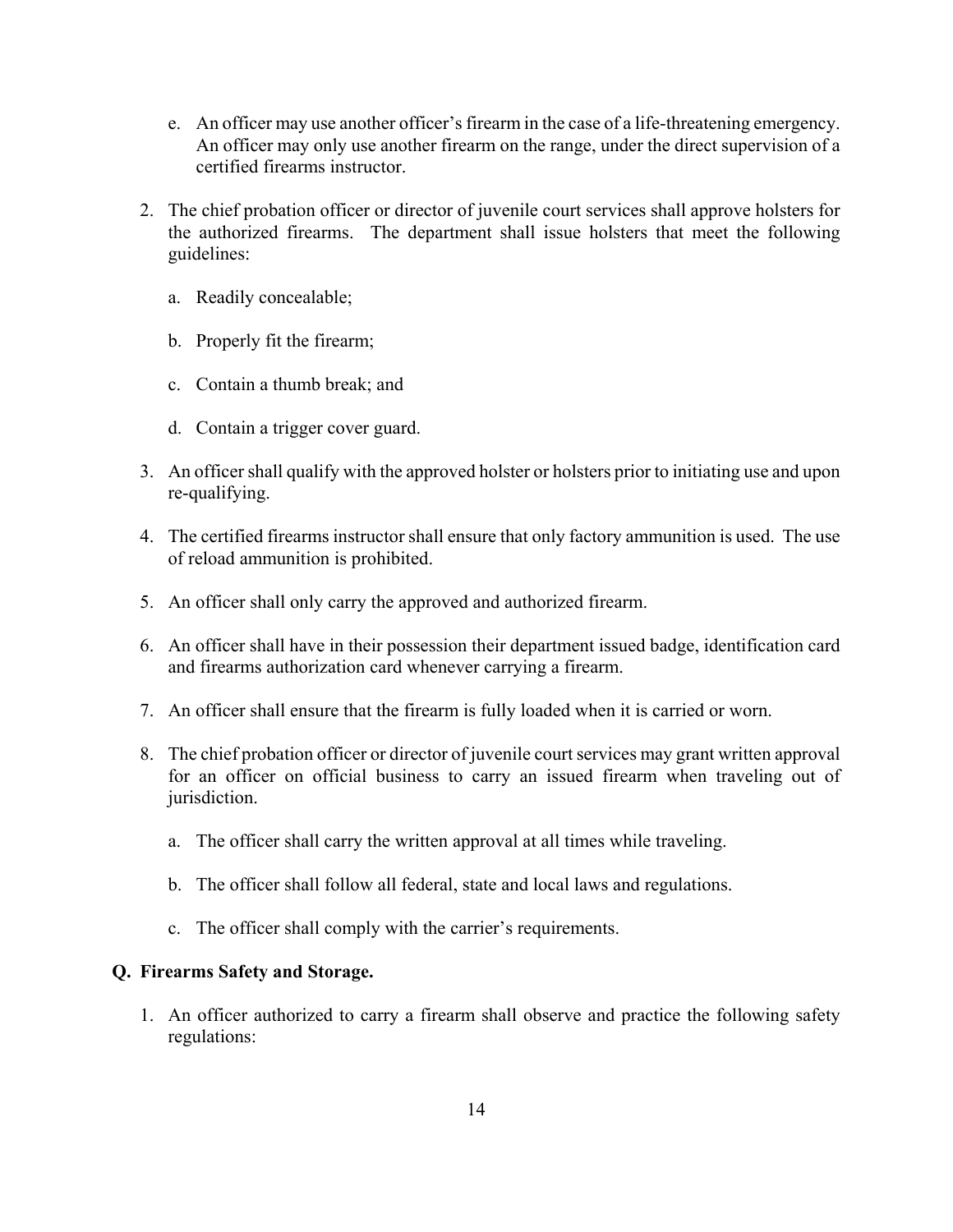- a. All firearms shall be handled safely and treated as a loaded firearm until the handler has personally proven otherwise;
- b. An officer shall only dry-fire, clean, exhibit, load or unload in a safe manner and environment;
- c. An officer shall ensure that any unholstered firearm that is brought into a probation department facility is unloaded; and
- d. An officer shall ensure that a firearm equipped with safety devices are carried in a "safe" position.
- 2. An officer shall ensure that the holstered firearm and ammunition are stored in a designated safe and locked place that is not accessible to unauthorized persons when not carrying or wearing the firearm.
	- a. An officer shall not keep a firearm in the office overnight unless secured in a department approved firearms storage unit.
	- b. An officer shall not store a firearm overnight in any vehicle.
	- c. An officer shall ensure that a firearm is kept in a secure and safe place where the firearm is not accessible to other individuals, particularly children.
	- d. An on-duty armed officer not wanting to carry a firearm into a residence or public building, shall temporarily store the firearm in a locked automobile trunk or glove compartment.
		- (1) An officer shall ensure that the automobile is locked if the firearm is stored in a glove compartment or if the trunk is accessible through the passenger area.
		- (2) An officer shall exercise care that the placement of the firearm in the glove compartment or trunk is not observed by the public.
		- (3) The chief probation officer or director of juvenile court services may approve alternative arrangements, such as secure lock boxes under the seat.
	- e. An officer shall follow facility procedures for safekeeping and temporary storage of their firearm, ammunition and other prohibited items at all correctional and court facilities.
- 3. An officer failing to comply with the safety and storage regulations may be subject to disciplinary action which may include the loss of authorization to carry a firearm.